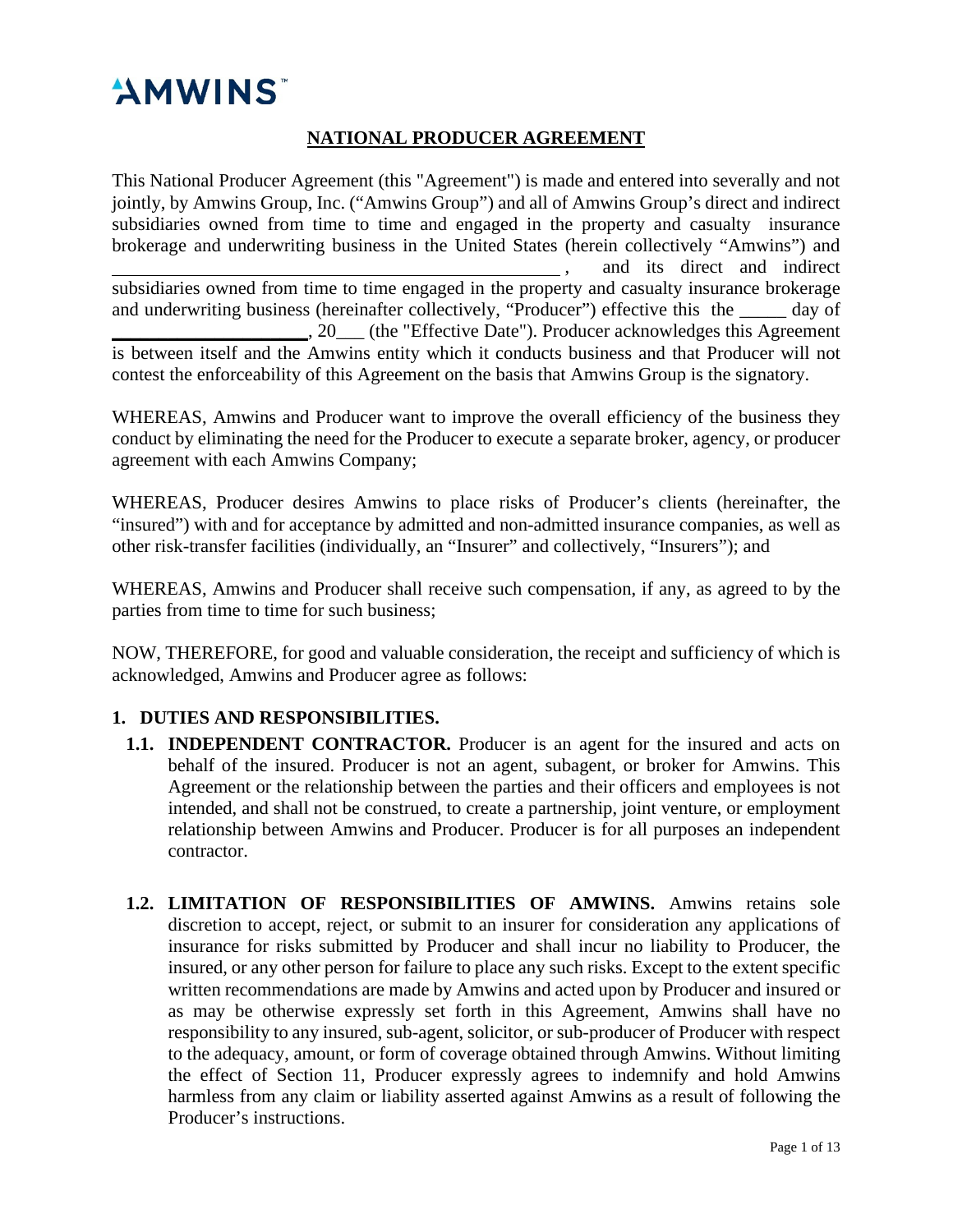- **1.3. NO BINDING OR REPRESENTATIONAL AUTHORITY.** Producer shall have no authority to (a) commit to or issue binders, policies, or other written evidence of insurance on behalf of Amwins, or (b) make representations not strictly in accordance with the provisions of the policies and contracts placed under the terms of this Agreement. Producer shall not make, alter, or vary any terms of coverage or payment of any premium or deposit, or incur any liability for or on behalf of Amwins or any Insurer. Amwins will not verify the accuracy or completeness of any certificates of insurance, or any other evidence of coverage, prepared by Producer and specifically disclaims any liability arising out of any certificates of insurance, or any other evidence of coverage, prepared by Producer.
- **1.4. ELECTRONIC COMMUNICATIONS.** Both parties agree that electronic communications, including without limitation, any applications, authorizations, representations, submissions, quotes, binders, or policies transmitted via e-mail, internet, or any other digital or electronic means (collectively, "Electronic Communications"), are as valid and binding, with the same full legal force and effect, as any original manual or physical form of communication and may therefore be relied and acted upon in the normal course of business. Producer agrees that the completion and submission of any Electronic Communications by Producer constitutes a valid application and submission to Amwins, with the same legal force and effect as completing and submitting a hard copy application.
- **1.5. RECORDS.** Producer will keep complete records and account for all transactions pertaining to insurance written under this Agreement as required by applicable federal, state, or local laws, rules, and regulations and make these records available to Amwins for review upon request at any reasonable time during business hours.
- **1.6. CLAIM REPORTING.** Amwins is not responsible for claims reporting. Producer agrees that all claims will be reported in accordance with the provisions of the policies placed.
- **2. OWNERSHIP OF THE BUSINESS.** Producer shall control all expirations and renewals of insurance placed under this Agreement; provided, however, in the event that Producer fails to account for or to make payment of all amounts due to Amwins or an Insurer, such expirations and renewals, including any future commissions relating thereto, shall become the property of Amwins for such use and disposal as Amwins shall determine, in its discretion, in order to satisfy the financial obligations of Producer to Amwins and/or an Insurer. To the extent the disposition of the expirations and renewals are insufficient to satisfy the indebtedness owed by Producer, Producer shall remain liable for all remaining amounts owed plus any expenses incurred in disposing of such expirations and renewals as well as reasonable costs and attorney fees.
- **3. BROKER OF RECORD.** In the event a change in the broker of record for a particular account is effected, Producer agrees that, any amounts due Amwins or the insured for transactions (including audits, unearned commission and return premium) after the effective date of any change, are the sole responsibility of the newly recognized broker.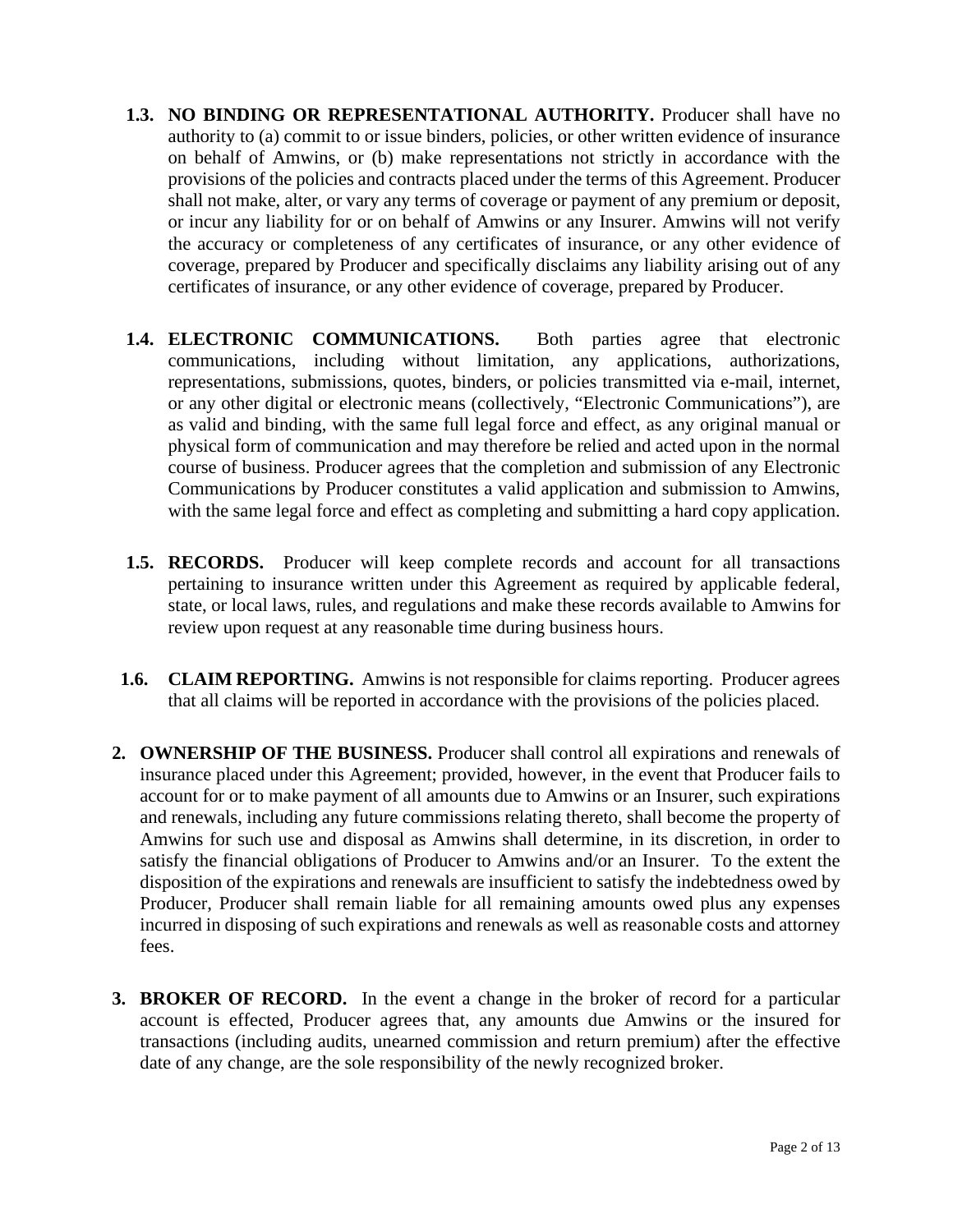## **4. PAYMENT OF PREMIUM.**

**4.1. GUARANTEE OF PAYMENT.** Except as otherwise set forth in this Section 4, Producer guarantees the full payment due Amwins of all premiums, including but not limited to, deposit, minimum earned, extension, and adjustable premiums, such as those determined under audits or retrospective penalties, fees, plus applicable state and local taxes, less applicable commission, on every insurance contract bound, written, or placed for Producer. *Producer shall be liable to Amwins for the payment of all premiums, fees, and taxes whether or not actually collected by the Producer.* Any credit extended to insured shall be the sole risk and responsibility of Producer, subject to policy terms and conditions. To the fullest extent allowed by law and unless otherwise agreed to in writing by Amwins, all fees, including but not limited to, service fees, shall be fully earned by Amwins when coverage is bound.

Amwins' billings may take the form of binders, invoices, or statements (individually, a "Billing" and together, the "Billings"). The net balance will be due and payable as indicated in such Billings and may vary based upon the payment terms of the issuing company. If no date is specified, premiums are to be remitted no later than the 20th day following the effective date the underlying transaction. The omission of any item(s) from a Billing shall not: (1) affect Producer's responsibility to account for and pay all amounts due; (2) prejudice the rights of Amwins to collect all amounts due from Producer; or (3) extend the time within which Producer must make payment. Amwins shall at all times have the right to offset any amount due Amwins against any amounts owed to Producer under this Agreement.

- **4.2. DIRECT COLLECTION.** To the extent earned premium has not been paid, Amwins reserves the right to collect such amounts directly from the insured. Any attempts by Amwins to collect from insured will not relieve Producer of liability to Amwins, except to the extent of amounts actually collected by Amwins from insured less the expense incurred by Amwins for such collection. Producer further agrees that, if it becomes necessary for Amwins to initiate direct collection efforts for past-due amounts on accounts covered by this Agreement, then Producer shall forfeit its right to receive commissions or any other compensation related to such account for that policy term.
- **4.3. COMMISSION.** Subject to the terms of Section 4, Producer shall earn, as commission, a percentage of the premium written at the rate agreed upon by Amwins and Producer, or such other lawful compensation as the parties may decide, if any, from time to time. Amwins shall not be responsible for any costs or expenses of Producer whatsoever, unless specifically authorized by Amwins in advance in writing.
- **4.4. SURPLUS LINES TAXES AND FEES.** To the fullest extent allowed by law and unless otherwise agreed to in writing by Amwins, Producer agrees to timely collect, remit, and provide all applicable surplus lines taxes and stamping (or other required fees), and any state required forms to Amwins or applicable taxing authority as appropriate. Producer agrees to pay all surplus lines taxes due on policies with adjustable premiums, whether such premium is actually collected and paid or not, if and to the extent payment of such taxes is required by applicable law.
- **4.5. AUDITABLE POLICIES.** Notwithstanding anything to the contrary in this Agreement, where premium for one or more policies that have been issued cannot be fully determined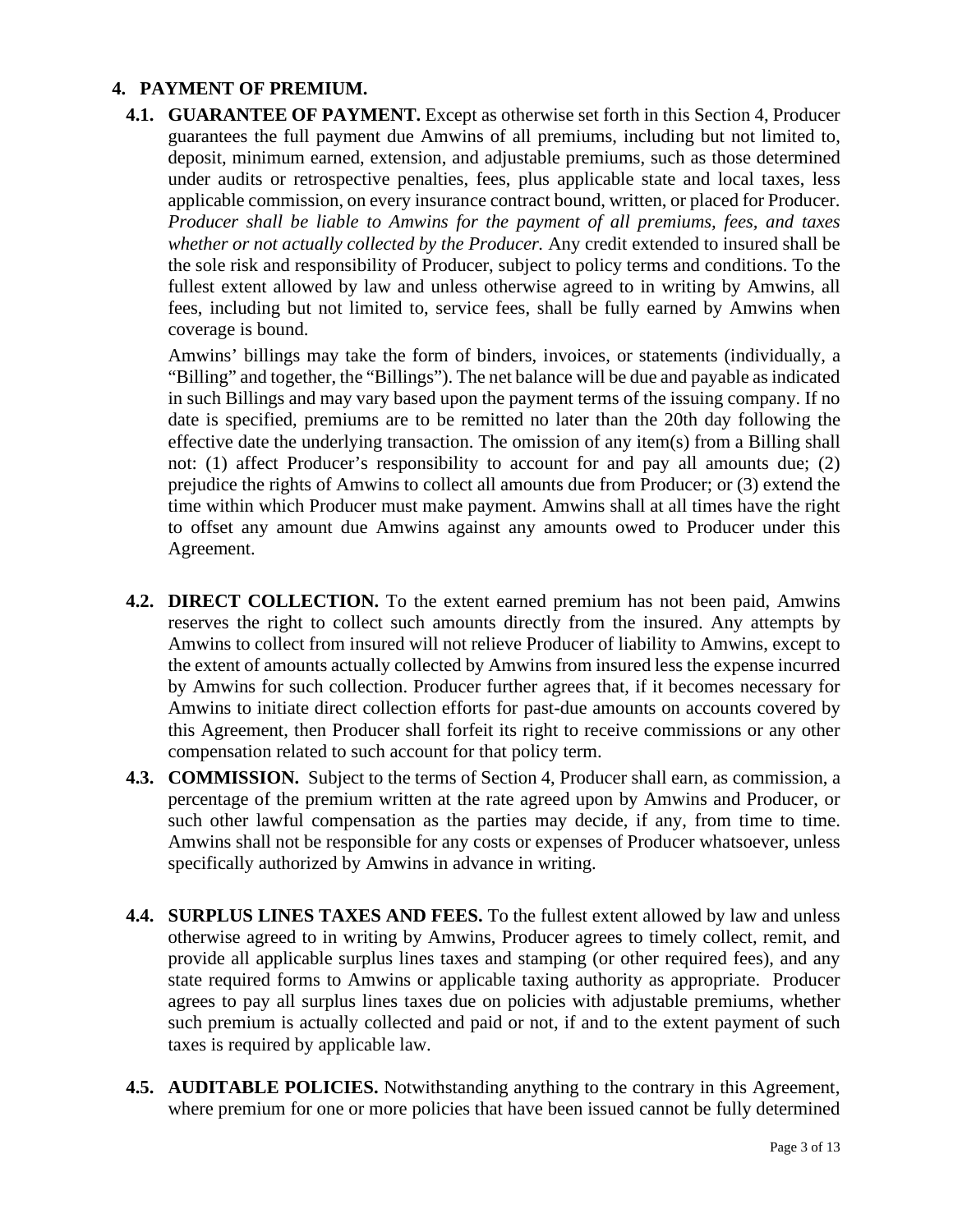in advance and where an adjustment or determination, after a specific time period, is made by audit, retrospective rating, or by interim reports, such premium is fully earned and due by the date specified in the Billings, and the amount of such additional premium due shall be paid by Producer to Amwins by the date indicated. Producer will make all reasonable efforts to collect any amounts due. If Producer notifies Amwins in writing no later than the due date reflected in any Billings that Producer has made diligent efforts and is unable to collect such premium (the "Uncollectible Premium"), Amwins will relieve Producer of the responsibility for collection of such Uncollectible Premium only to the extent Amwins is relieved of its responsibility to the applicable Insurer to collect the Uncollectible Premium. A copy of Producer's invoice to insured, as well as copies of any correspondence pertaining to the collection, must be sent with the notice from Producer. Failure to give Amwins notice of uncollectability prior to the due date reflected in the Billings shall constitute Producer's acceptance of responsibility to pay such premium. No commission will be allowed to Producer on premium collected directly by Amwins or an insurer under this provision.

- **4.6 BANK ACCOUNTS –** Producer will hold in trust, in a fiduciary capacity, all premium (net of commissions) for the benefit of Amwins and the Insurer, in accordance with all applicable state insurance laws. Producer shall not co-mingle any of Insurer's premium funds with any of Producer's personal or operating funds. Interest accruing on the premium funds in a premium trust account may be retained by Producer in accordance with applicable law, so long as Producer timely transmits all net balances due to Amwins in accordance with this Agreement and complies with all other provisions of this Agreement.
- **5. CANCELLATIONS.** Once coverage under an insurance policy has been bound, no flat cancellations shall be permitted except to the extent permitted by the Insurer. If the insurance policy is cancelled by the insured prior to the expiration date, Producer acknowledges that a short-rate cancellation penalty may apply and would be deducted from any return premium. Producer agrees Amwins is not liable for any short rate penalty.
- **6. UNEARNED COMMISSIONS.** Producer shall be liable for and shall pay return commissions at the same rate as originally allowed to Producer for all return premiums. Such return commission shall be paid by the due date reflected on the Billings. If a return premium becomes due under any contract of insurance and Amwins has been issued a credit, or payment has been rendered, for such premium by the Insurer, Amwins will pay to Producer such return premium less the unearned portion of any commission previously retained by the Producer.
- Page 4 of 13 **7. FINANCED PREMIUMS.** On all premiums that have been financed where Amwins has received proper legal notice, Amwins will remit payment for any return premium actually received by it, plus Amwins' portion of unearned commission, directly to the premium finance company. The ultimate liability of Amwins for payment to any premium finance company, Producer, or insured shall never exceed the amount of return premium received by Amwins plus Amwins' portion of unearned commission. Producer agrees to indemnify and hold Amwins harmless from any responsibility for payment to any premium finance company and further agrees that financing arrangements do not diminish the responsibility for the timely payment of premium by the Producer. Policy provisions prevail over premium financing contracts to the extent permitted by law. Any requests to reinstate coverage following receipt of a notice to cancel from a premium finance company will not be effective until written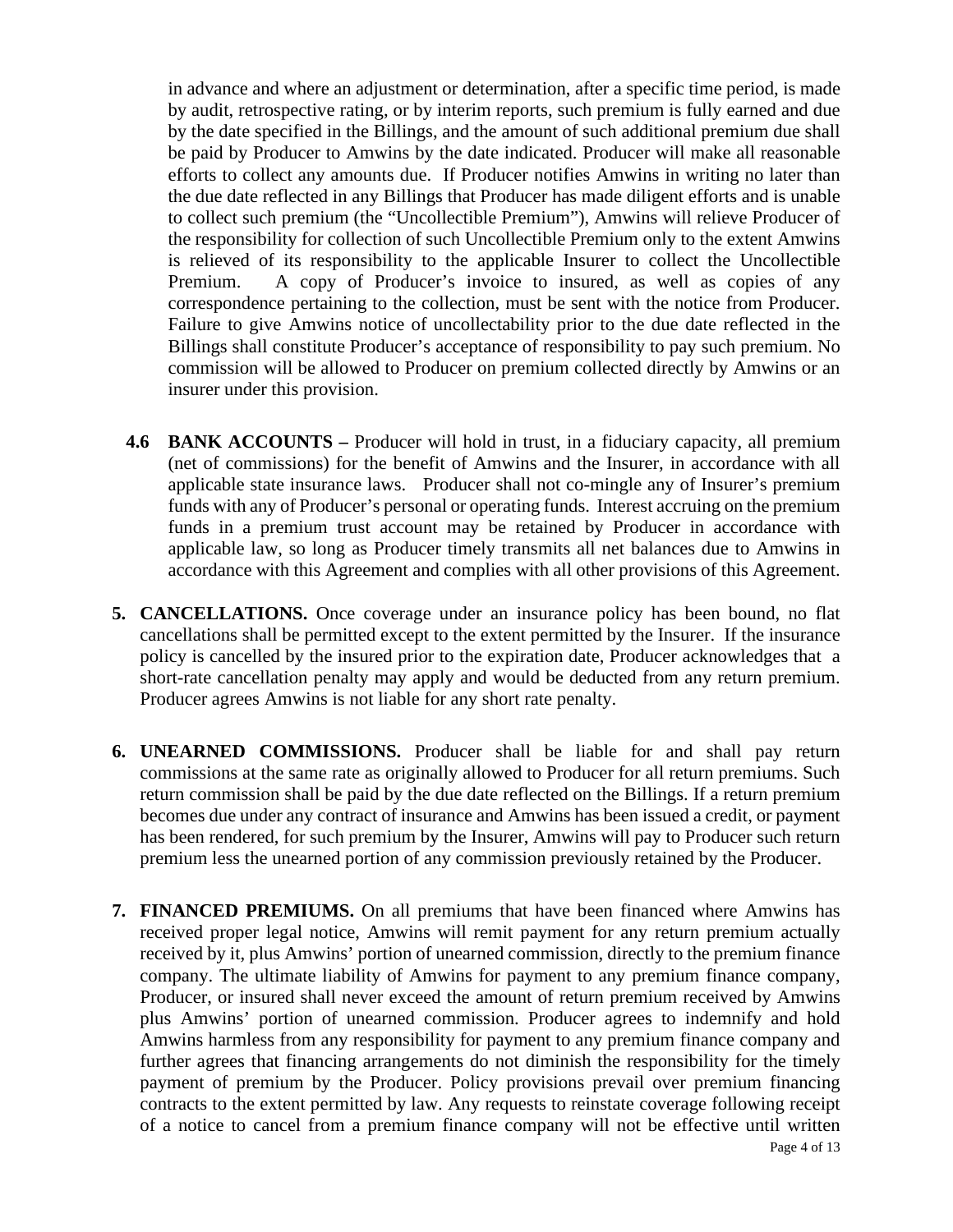agreement to reinstate the policy is confirmed by the insurance carrier. Producer agrees that it will not offset any balances owed Amwins against any credit for return premium owed to a premium finance company.

- **8. CLAIMS AGAINST AMWINS.** Producer shall notify Amwins promptly of any claims, suits, or demands against Amwins arising out of or related to business placed under this Agreement, or circumstances that might reasonably be expected to give rise to such claim, suit, or demand. Producer further agrees to cooperate fully with Amwins to facilitate the investigation and adjustment of any claim when and as requested by Amwins, including without limitation by making available for review and copying all records, documents, and information of any kind arising out of or related to such claim or the underlying account.
- **9. ADVERTISING.** Producer shall not use any advertisement referring to or using the name of Amwins or any Insurer or referring to any of their products, or issue or cause to have issued any letter, circular, pamphlet, or other publication or statement so referring, without the express written consent of Amwins.
- **10. NOTICE OF EXPIRATION AND RENEWAL REQUESTS.** Amwins shall be under no obligation to give Producer advance notice of expiration of any policies of insurance placed for Producer by Amwins.
- **11. INDEMNITY AND HOLD HARMLESS.** Producer shall defend, indemnify and hold Amwins harmless from and against any claims, liabilities, obligations, judgments, settlements or costs of any kind whatsoever (including but not limited to reasonable attorney's fees and expenses) that Amwins may become obligated to pay caused directly or indirectly by any actual or alleged act, error, omission, misstatement, misleading statement, breach of duty, or breach of this Agreement by Producer. Amwins shall defend, indemnify and hold Producer harmless from and against any claims, liabilities, obligations, judgments, settlements or costs of any kind whatsoever (including but not limited to reasonable attorney's fees and expenses) that Producer may become obligated to pay to insureds caused directly by an act, error, omission, misstatement, misleading statement, or breach of duty by Amwins in the processing of any business placed and/or attempted to be placed by Amwins for Producer. For purposes of this Agreement, the rights, duties and obligations of each of the various Amwins (individually, an "Amwins Entity" and together, "Amwins Entities") under this Agreement shall be individual and not attributable to Amwins Group, its affiliates, or any of the other Amwins Entity. No Amwins Entity is an agent of any other Amwins Entity, and the acts of any Amwins Entity shall not be imputed to any other Amwins Entity.
- **12. CONSEQUENTIAL DAMAGES WAIVER.** Amwins SHALL NOT BE LIABLE FOR ANY INDIRECT, SPECIAL, INCIDENTAL OR CONSEQUENTIAL DAMAGES OF ANY KIND IN CONNECTION WITH THIS AGREEMENT, HOWEVER CAUSED AND ON ANY THEORY OF LIABILITY.
- **13. CONFIDENTIALITY.** Both Parties agree to the terms of the Confidentiality Addendum attached hereto as Addendum A and incorporated fully herein by reference.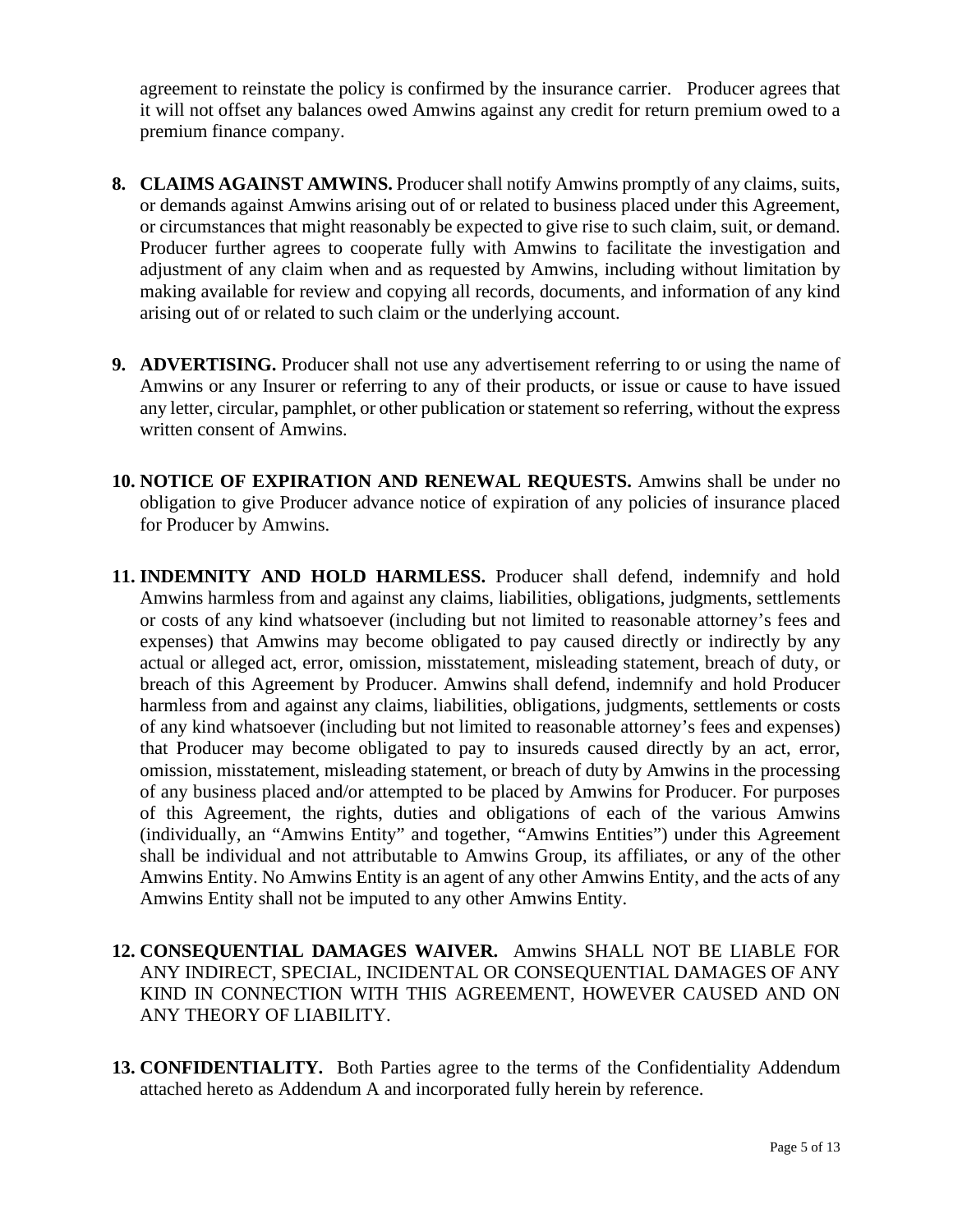- **14. REPRESENTATIONS AND WARRANTIES.** A breach of any one or more terms or conditions, or any breach of any representation or warranty given pursuant to this Agreement, shall be deemed a material breach of this Agreement, entitling Amwins, without limiting any other remedies that may be available, to terminate this Agreement immediately upon notice to Producer. Producer hereby represents, warrants, and covenants as follows:
- **14.1. INSURANCE.** Producer has, and will maintain throughout the duration of this Agreement, an errors and omissions policy covering its activities and obligations under this Agreement, as well as those of its agent, solicitors, servants, employees, and representatives, with limits of not less than \$1,000,000 per claim and a per claim deductible or self-insured retention that Amwins deems, in its sole discretion, to be commercially reasonable. Producer has, and will maintain throughout the duration of this Agreement, Employee Dishonesty coverage with limits of not less than \$25,000 per claim (or an amount that is deemed commercially reasonable by Amwins) and a per claim deductible or self-insured retention that Amwins deems, in its sole discretion, to be commercially reasonable. This requirement may be satisfied in one or more of the following ways: (i) a stand-alone crime / fidelity insurance policy; (ii) Employee Dishonesty coverage provided under a business owners policy; or (iii) other insurance product affording such coverage as deemed acceptable by Amwins. Producer agrees to provide Amwins with proof of such coverage annually and at such other times as Amwins may reasonably request.
- **14.2. LICENSING.** Producer is properly licensed to sell and/or solicit insurance as contemplated by this Agreement in its state of domicile and in all other states in which Producer transacts business. Producer will maintain such license(s) in good standing for the duration of this Agreement and will furnish proof of such proper licensing upon request by Amwins. Producer will promptly notify Amwins of any suspension, revocation, or other disciplinary action taken, or any other impairment, of or with respect to such license(s).
- **14.3. COMPLIANCE.** Producer represents, warrants, and covenants that it is in compliance, and will continue to comply, with all federal, state, and local laws, rules, and regulations applicable to the conduct of the business contemplated by this Agreement, including but not limited to laws, rules and regulations applicable to insurance professionals' compensation disclosure requirements.
- **15. APPLICATION TO BUSINESS ACTIVITIES.** The parties agree that this Agreement shall apply to all business activities and policies placed or that may be placed by Amwins for Producer, as well as amounts owed on any policies that were placed by Amwins for any entity acquired by Producer.
- **16. WAIVER OR DEFAULT.** Failure of Amwins to enforce any provision of this Agreement or to terminate it because of a breach hereof shall not be deemed to be a waiver of such provisions or of any breach committed by the Producer.
- **17. TERMINATION AND SURVIVAL; NOTICE.** This Agreement may be terminated by either party giving at least ninety (90) days prior written notice to the other. This Agreement will also terminate: (1) automatically, if any public authority cancels or declines to renew the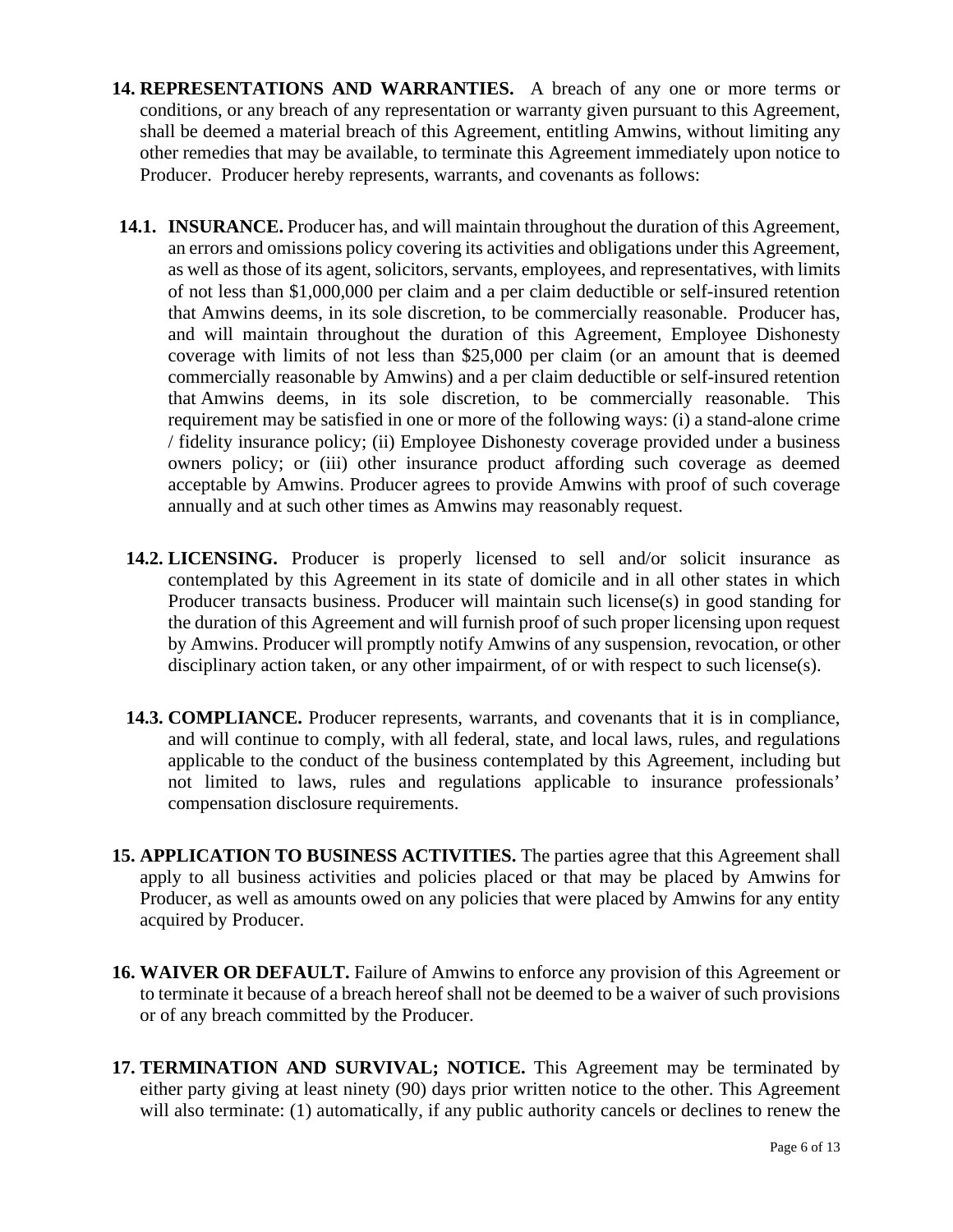Producer's license or certificate of authority; (2) automatically, on the effective date of the sale, transfer, or merger of Producer's business, provided, that Amwins may, upon review and in its sole discretion, appoint the successor as a Producer; (3) automatically, upon the death or dissolution, as applicable, of Producer; or (4) immediately, upon either party giving written notice to the other of termination because of breach of any provision hereof, fraud, insolvency, failure to pay balances, or willful or gross misconduct. Any termination will not affect the respective rights or liabilities of either party accruing up to the date of such termination, and all representations and obligations of Producer herein shall survive the termination of this Agreement, including without limitation the obligations under Section 11 hereto. Furthermore, after the date of termination of this Agreement, Producer shall complete the collection and accounting to Amwins for all premiums, commissions and other transactions unaccounted for on the date of termination or arising thereafter in respect of outstanding policies of insurance, including but not limited to, return premium and return commissions.

Any notice, offer, acceptance or other document required or permitted to be given pursuant to any provisions of this Agreement shall be in writing, signed by or on behalf of the person giving the same, and shall be deemed to have been duly given (i) when delivered by hand, (ii) five (5) Business Days after it is mailed, if mailed by registered or certified mail, postage prepaid (return receipt requested), or (iii) one (1) Business Day after it is mailed, if mailed by a nationally recognized overnight delivery service, to the parties at the following addresses (or at such other address for a party as shall be specified by like notice, provided that notices of a change of address shall be effective only upon receipt thereof):

| If to Amwins: | Amwins Group, Inc.                            |
|---------------|-----------------------------------------------|
|               | 4725 Piedmont Row Drive, Suite 600            |
|               | Charlotte, North Carolina 28210               |
|               | Attention: Donna L. Hargrove, General Counsel |

If to Producer, at the address provided at the end of this Agreement.

- **18. GOVERNING LAWS AND VENUE.** This Agreement shall be governed by and construed in accordance with the laws of the State of North Carolina, without regard to any choice or conflict of law provision or rule (whether of the State of North Carolina or any other jurisdiction) that would cause the application of laws of any other than those of the State of North Carolina.
- **19. ATTORNEY'S FEES AND COSTS.** Producer agrees to pay all costs and expenses incurred by Amwins in any action or proceeding brought by Amwins to recover sums due from Producer, or otherwise enforce its rights, under the terms of this Agreement, including but not limited to, reasonable attorney's fees.
- **20. INTEREST.** In any suit or proceeding to collect any amount claimed due under this Agreement, the prevailing party shall be entitled to receive interest on the amount owed computed from the date the obligation accrued at the lesser of ten percent (10%) per annum or the maximum lawful rate of interest per annum that may be incurred by contract in the jurisdiction found to apply under Section 18.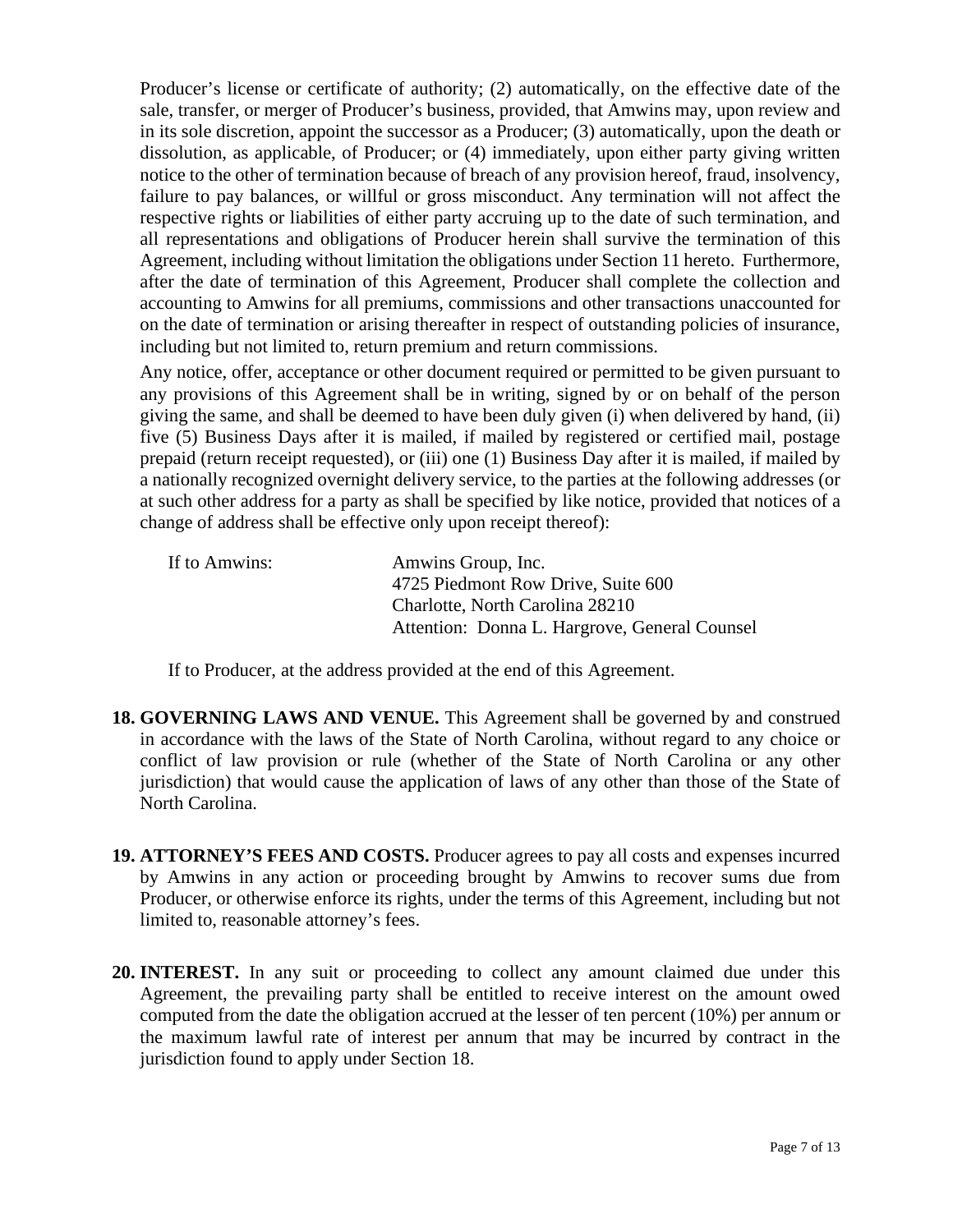- **21. NO ASSIGNMENT.** This Agreement for services by Producer is personal and may not be transferred, assigned, pledged, made subject to a security interest, or otherwise disposed of by Producer in whole or in part. This Agreement may be assigned by Amwins to any of its affiliates.
- **22. ENTIRE AGREEMENT AND NO RELIANCE.** This Agreement constitutes the entire agreement between Amwins and Producer and supersedes and replaces any previous Producer Agreements between Amwins and Producer. No oral promises or representations shall be binding, nor shall this Agreement be modified, except by agreement in writing and executed by the Chief Executive Officer or Chief Operating Officer of Amwins. Producer agrees that it has not relied on any representation or statement of Amwins in entering into this Agreement.
- **23. SEVERABILITY.** If any clause or provision of this Agreement shall be adjudged invalid or unenforceable by a court of competent jurisdiction or by operation of any applicable law, it shall not affect the validity or any other clause or provision, which shall remain in full force and effect. Each of the provisions of this Agreement shall be enforceable independently of any other provision unless expressed otherwise herein.
- **24. EXECUTION AND ACCEPTANCE OF AGREEMENT.** Each individual who executes this Agreement in a representative capacity represents and warrants that he or she has the full right, power and authority to execute this Agreement and to bind the entity or individuals on whose behalf he or she so signs. If the Producer is an individual, the individual must sign; if the Producer is a partnership, one of the partners must sign; if the Producer is a corporation or limited liability company, an authorized officer must sign and indicate the title of such authorized officer. Producer acknowledges this Agreement is between itself and the Amwins entity which it conducts business and that Producer will not contest the enforceability of this Agreement on the basis that Amwins Group is the signatory. *Producer acknowledges and agrees that this Agreement shall not become effective until finally accepted by Amwins, as evidenced by the signature of its Chief Executive Officer or Chief Operating Officer below.*
- **25. COURSE OF DEALING.** No course of prior dealings between the parties and no usage of the trade shall be relevant to supplement or explain any term of this Agreement. Acceptance or acquiescence in a course of performance rendered under this Agreement shall not be relevant to determine the meaning of this Agreement even though the accepting or acquiescing party has knowledge of the nature of the performance and opportunity for objection.
- **26. COUNTERPARTS.** This Agreement may be executed in one or more counterparts, each of which shall be deemed an original, but all of which together shall constitute one and the same instrument. Delivery of an executed counterpart of this Agreement by facsimile or other electronic device (including as a .pdf or other attachment to electronic mail) shall be equally as effective as delivery of an original executed counterpart of this Agreement. Any party delivering an executed counterpart of this Agreement by facsimile or other electronic device shall also, at the request of the other party, deliver an original executed counterpart of this Agreement, but the failure to deliver an original executed counterpart of this Agreement shall not affect the validity, enforceability and binding effect of this Agreement.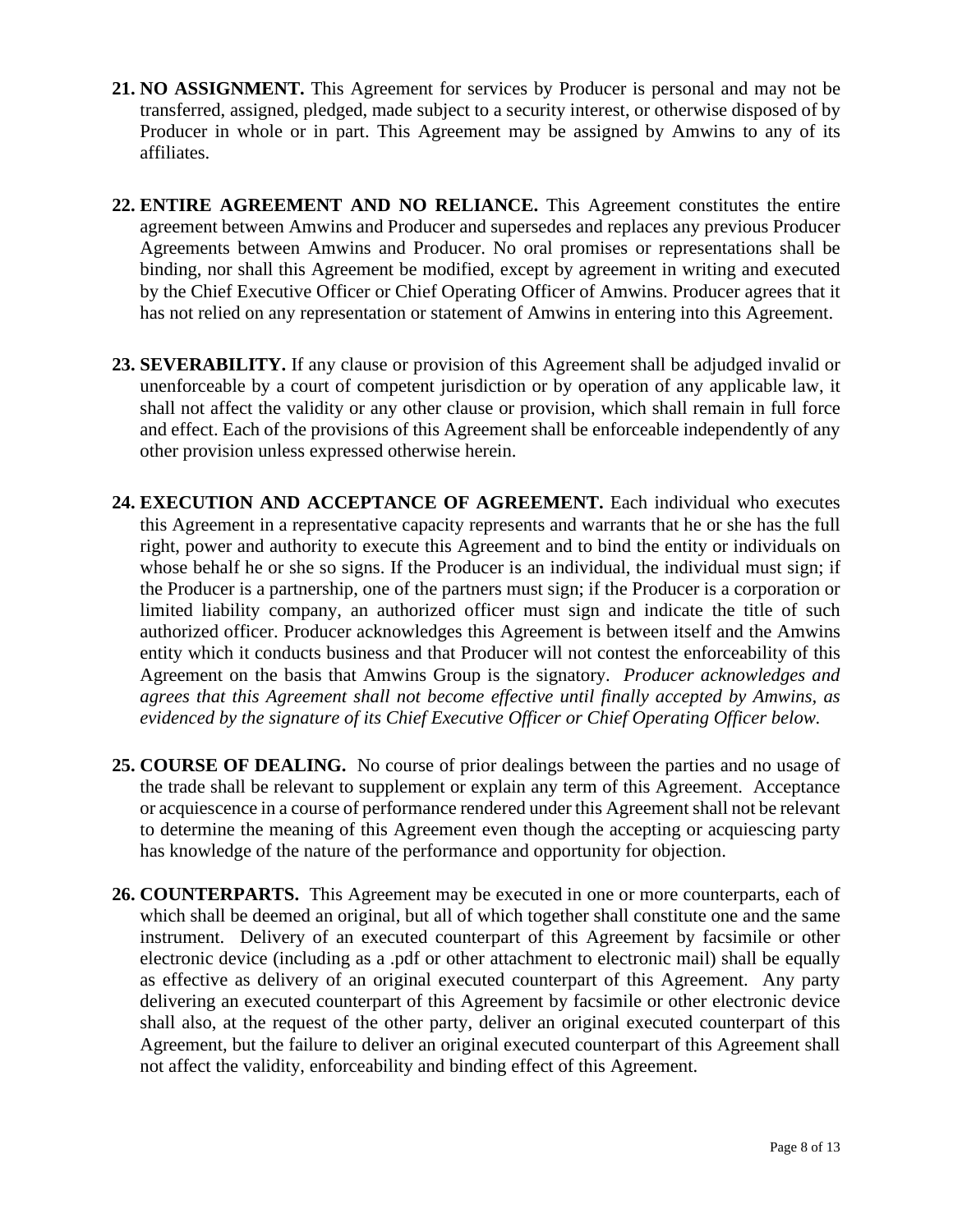# **ACCEPTED AND AGREED:**

| Producer (from Page 1 of agreement) |                                          |
|-------------------------------------|------------------------------------------|
| Address                             |                                          |
| By                                  | FEIN / Social Security (if individually) |
| <b>Printed Name</b>                 | <b>License State</b>                     |
| Title                               | <b>License Number</b>                    |
| Date                                | <b>License Expiration Date</b>           |

#### **\*\*\*\*\*\*\*\*\*\*\*\*\*\*\*\*\*\*\*\*\*\*\*\*\*\*\*\*\*\*\*\*\*\*\*\*\*\*\*\*\*\*\*\*\*\*\*\*\*\*\*\*\*\*\*\*\*\*\*\*\*\*\*\*\*\*\*\*\*\*\*\*\*\*\*\*\*\***

**ACCEPTED, AGREED, AND EFFECTED** by Amwins as of the Effective Date shown on page 1 of the Agreement.

# **AMWINS GROUP, INC.**

BY:

Scott M. Purviance PRINTED NAME:

Chief Executive Officer TITLE: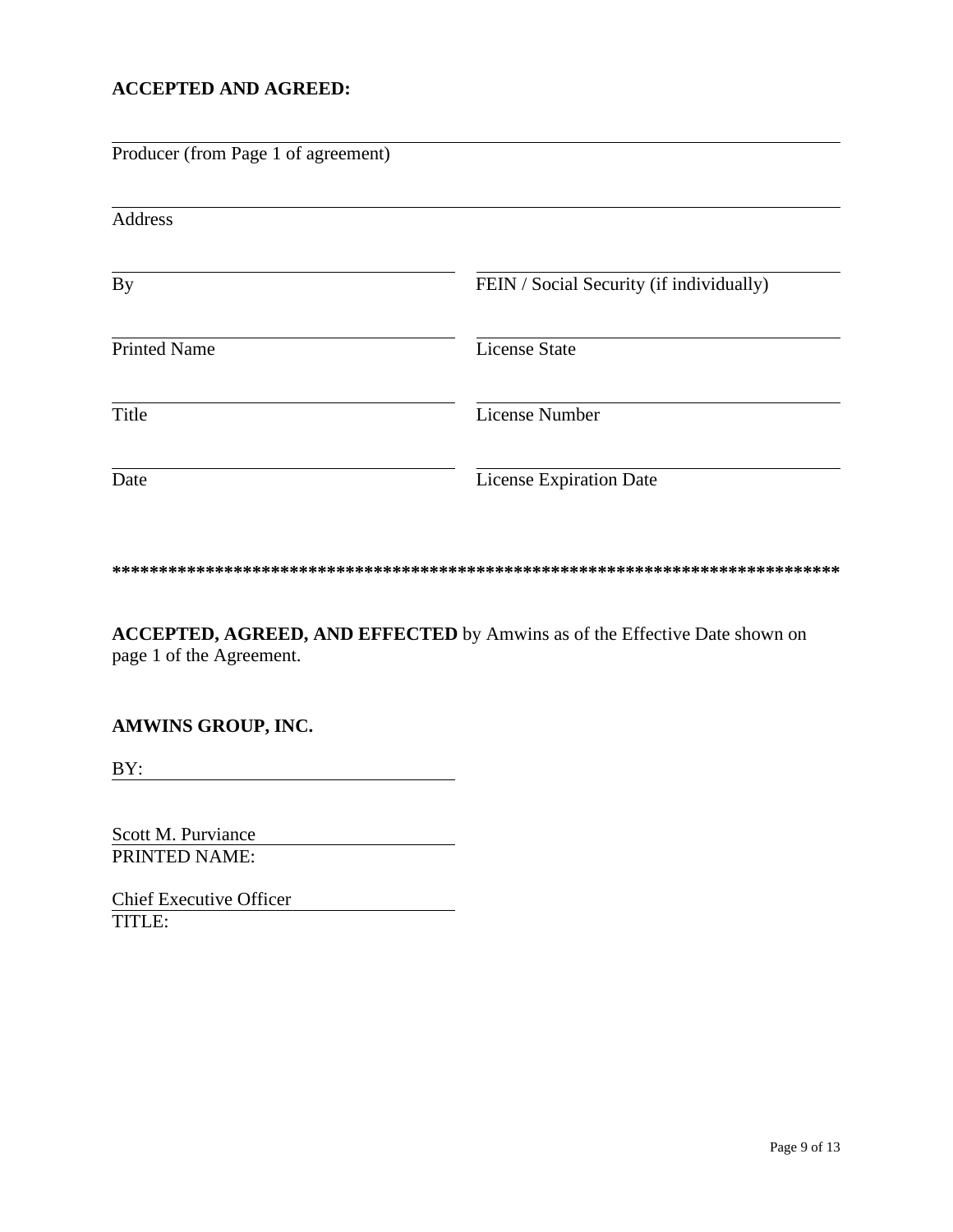#### **ADDENDUM A**

#### **CONFIDENTIALITY AGREEMENT**

(To the Producer Agreement)

#### **BACKGROUND STATEMENT**

Amwins and the Producer (referred to herein individually as a "Party" and collectively as the "Parties") from time to time may furnish or already have furnished, certain Evaluation Material (as defined below) to the other Party and its Representatives (as defined below) concerning the placement of insurance (the "Proposed Transaction"). As used herein, the party disclosing Evaluation Materials is the "Disclosing Party" and the party receiving the Evaluation Materials is "Recipient."

Recipient acknowledges that the Evaluation Material of the Disclosing Party includes, or will include, information that is proprietary and important to the business and prospects of the Disclosing Party. Recipient and the Disclosing Party have entered into this Confidentiality Agreement in order to ensure the confidentiality of the Evaluation Material and to confirm certain other agreements related to Recipient's evaluation of the Proposed Transaction.

## **STATEMENT OF AGREEMENT**

The Parties hereto agree as follows:

Definitions. For purposes of this Confidentiality Agreement, the following terms have the meanings set forth below:

"Evaluation Material" means, with respect to a Disclosing Party, and its affiliates, subsidiaries and parent entities, information that is not generally known to the public that has been furnished or disclosed or will be furnished or disclosed to the Recipient or its Representatives (whether before or after the date of this Confidentiality Agreement and whether in oral, written, electronic or other form) and includes, without limitation, actuarial models, loss information, proprietary guidelines, rating models, computer programs, specifications, market information, product designs, product strategies, financial and pricing information, customer and supplier information and any materials evidencing the same and includes all notes, analyses, compilations, studies, interpretations or other data (whether prepared by the Disclosing Party or its Representatives or the Recipient or its Representatives) that contain, are based upon (in whole or in part) or otherwise reflect such information.

Notwithstanding the foregoing, the term "Evaluation Material" does not include information that Recipient demonstrates (i) is or becomes generally available to the public other than as a result of a disclosure by Recipient or its Representatives, (ii) was within Recipient's possession prior to its being furnished to Recipient or its Representatives by the Disclosing Party or its Representatives pursuant hereto, but only to the extent that the source of such information was not bound by a confidentiality agreement with, or other contractual, legal or fiduciary obligation of confidentiality to, the Disclosing Party or any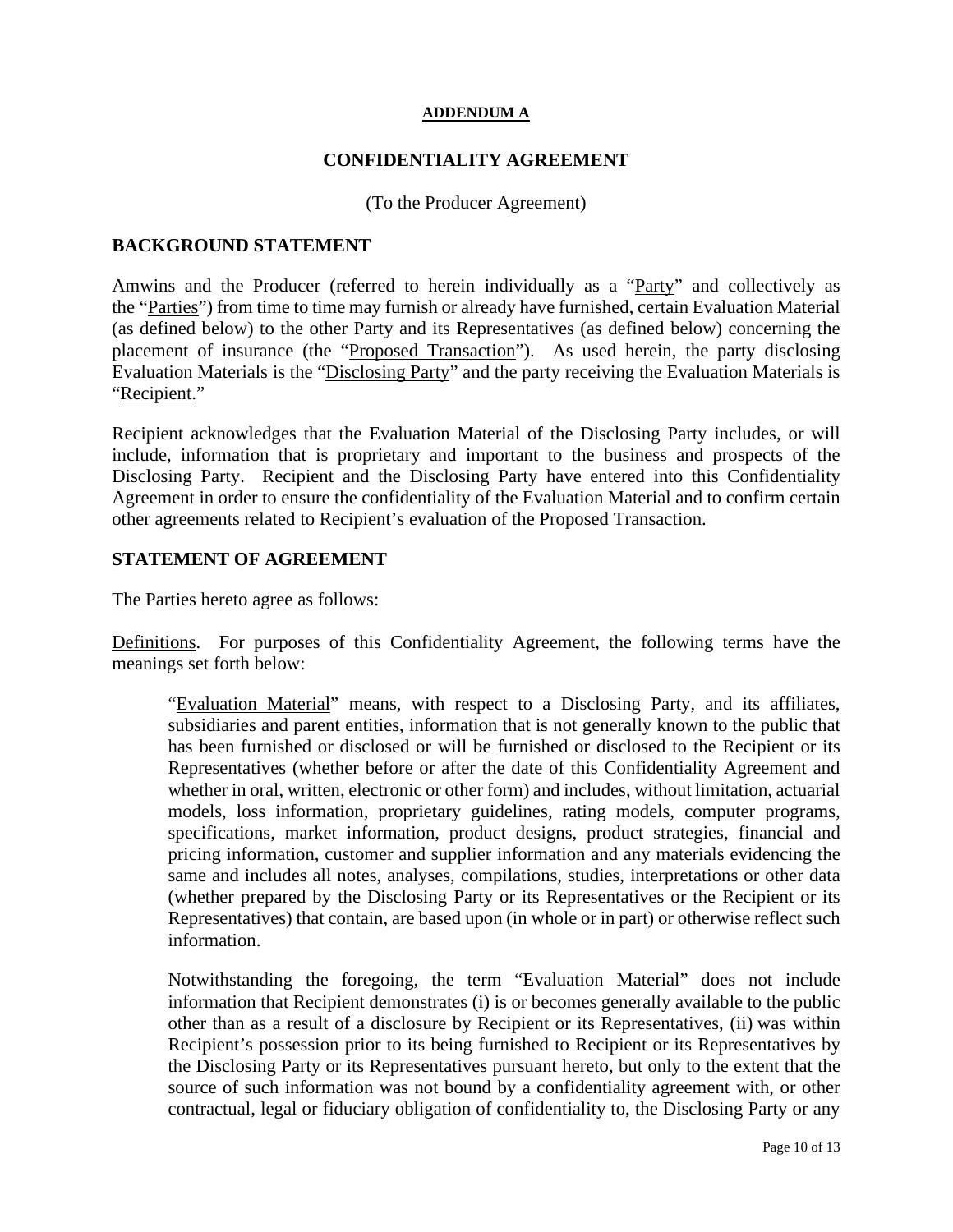other party with respect to such information; or (iii) is or becomes available to Recipient from a source other than the Disclosing Party or any of the Disclosing Party's Representatives, but only to the extent that such source is not bound by a confidentiality agreement with, or other contractual, legal or fiduciary obligation of confidentiality to, the Disclosing Party or any other party with respect to such information.

"Representatives" means, with respect to any Party, the subsidiaries and affiliates of such Party and the respective directors, officers, employees, representatives or agents of such Party and of its subsidiaries and affiliates.

"Person" means any individual, corporation (including any non-profit corporation), general or limited partnership, limited liability company, joint venture, estate, trust, association, organization, labor union, or other entity or governmental body.

Limited Use of Evaluation Material. Except as otherwise expressly provided in this Confidentiality Agreement, without the prior written consent of the Disclosing Party, all Evaluation Material of the Disclosing Party (i) shall be held in confidence and not disclosed by Recipient or its Representatives to any Person other than Recipient and its Representatives who need to know the Evaluation Material to evaluate a Proposed Transaction and who are informed of its confidential nature and are informed of the terms of this Confidentiality Agreement, (ii) shall not be used by Recipient or its Representatives other than in connection with consideration of a Proposed Transaction and (iii) shall not be used by Recipient or its Representatives in any way detrimental to the Disclosing Party. Recipient agrees to be responsible for any breach of this Confidentiality Agreement by any of its Representatives and to take all such actions as are reasonably necessary to cause its Representatives to comply with the terms of this Confidentiality Agreement and to prevent any disclosure of the Evaluation Material of the Disclosing Party by any of Recipient's Representatives (including taking all actions that Recipient would take to protect its own trade secrets and confidential information). Recipient acknowledges and agrees that the Disclosing Party retains all of its intellectual property rights in its Evaluation Materials and that neither the furnishing of the Evaluation Materials to Recipient or its Representatives nor the execution by Recipient of this Confidentiality Agreement shall be construed as granting to any right or license whatsoever in or to its Evaluation Materials.

Disclosure Pursuant to Subpoena. If Recipient or any of its Representatives are requested or required to disclose any Evaluation Material of the Disclosing Party (or to disclose that any investigations, discussions or negotiations have taken or will take place concerning a Proposed Transaction) pursuant to a subpoena, court order, civil investigative demand or similar judicial process, Recipient shall provide the Disclosing Party with prompt written notice of any such request or requirement so that the Disclosing Party or any of its Representatives may seek a protective order or other appropriate remedy or waive compliance with the provisions of this Confidentiality Agreement. If, in the absence of a protective order or other remedy or the receipt of a waiver by the Disclosing Party, Recipient or any of its Representatives are nonetheless, in the opinion of counsel, legally compelled to disclose Evaluation Material of the Disclosing Party (or information relating to any such investigation, discussions or negotiations) or else stand liable for contempt or suffer other censure or penalty, Recipient or such Representative may, without liability hereunder, disclose only that portion of the Evaluation Material that such counsel advises Recipient or such Representative to be legally required to be disclosed; provided, however, that Recipient and any such Representative exercise all reasonable efforts to preserve the confidentiality of the Evaluation Material of the Disclosing Party (or information relating to any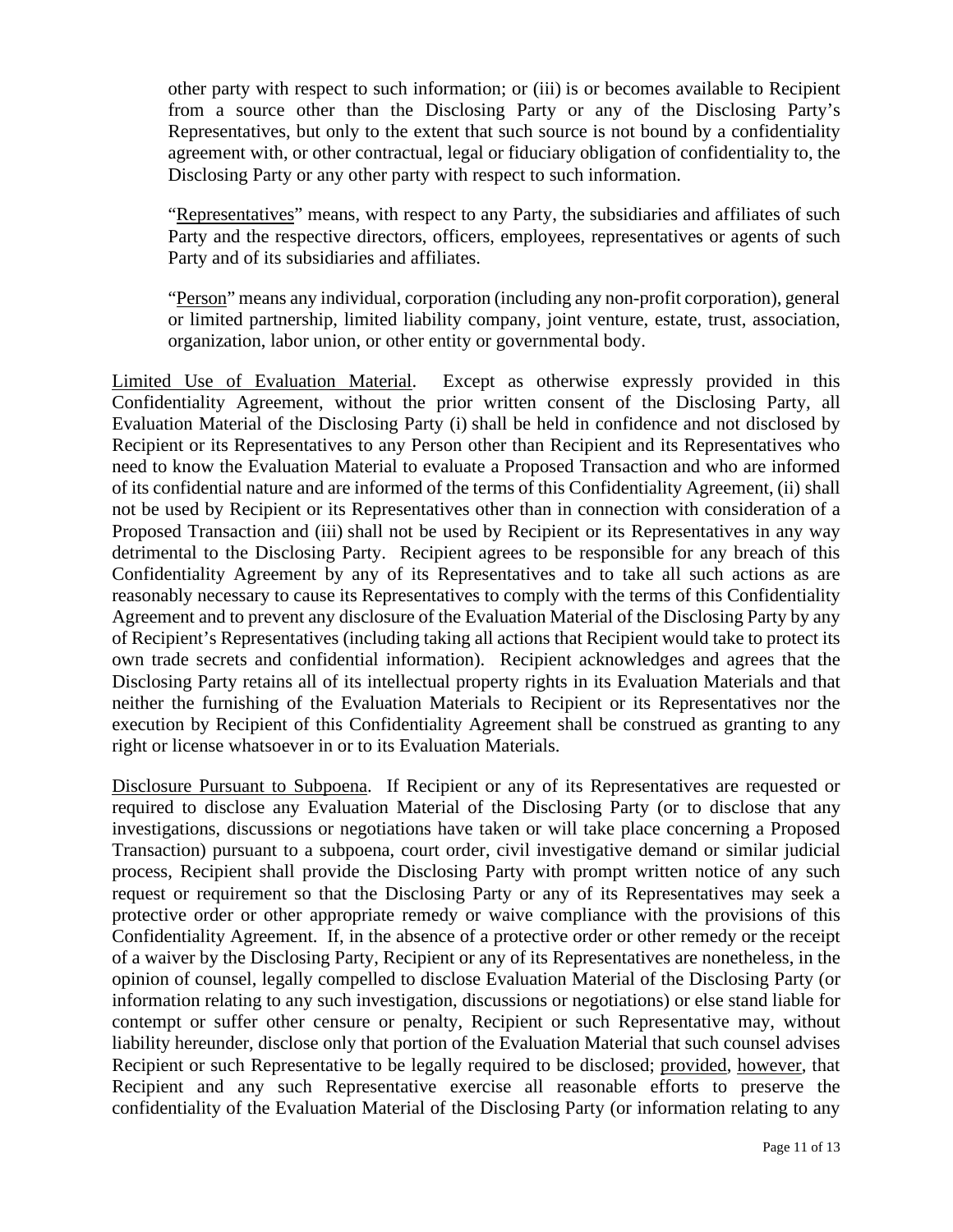such investigation, discussion or negotiations), including, without limitation, by cooperating with the Disclosing Party to obtain an appropriate protective order or other reliable assurance that confidential treatment will be accorded such information at the expense of the Disclosing Party.

Destruction of Evaluation Material. Promptly upon the Disclosing Party's request therefor, Recipient shall, and shall cause its Representatives to, destroy all other Evaluation Material of the Disclosing Party, including notes, analyses, compilations, studies and other documents (whether in written, electronic or other form) prepared by Recipient or any of its Representatives, and any Evaluation Material not so requested and returned (and shall confirm such destruction to the Disclosing Party in writing, such confirmation to include a complete list of destroyed materials in reasonable detail), provided that Recipient may retain one copy of the Evaluation Materials of the Disclosing Party for its files which shall remain subject to the other terms of this Confidentiality Agreement. Neither the return of Evaluation Material to the Disclosing Party nor the destruction of Evaluation Material shall relieve Recipient or its Representatives of their obligations of confidentiality or any other obligation hereunder.

Term. This Confidentiality Agreement shall have a term of two years following the last date upon which Evaluation Materials were provided to a party hereto.

Remedies. Recipient shall be responsible for and shall indemnify and hold harmless the Disclosing Party from, and shall pay the Disclosing Party for, any damage, loss, cost or liability (including but not limited to attorney's fees and the costs of enforcing such obligations under this indemnity) arising out of or resulting from any breach by Recipient or its Representatives of its obligations hereunder. Recipient acknowledges that remedies at law are inadequate to protect against breach of this Confidentiality Agreement and hereby agrees, without prejudice to any rights to judicial relief the Disclosing Party may otherwise have, to the granting of equitable relief, including injunction and specific performance, in the Disclosing Party's favor without proof of actual damages and without the requirement of posting a bond or other security.

Severability. If any term or provision of this Confidentiality Agreement, or any application thereof to any circumstances, shall, to any extent and for any reason, be held to be invalid or unenforceable, the remainder of this Confidentiality Agreement, or the application of such term or provision to circumstances other than those to which it is held invalid or enforceable, shall not be affected thereby and shall be construed as if such invalid or unenforceable provision had never been contained herein and each term and provision of this Confidentiality Agreement shall be valid and enforceable to the fullest extent permitted by law.

Entire Agreement. This Confidentiality Agreement shall constitute the entire agreement between the Parties with regard to the subject matter hereof. No modification, amendment or waiver shall be binding without the written consent of both Parties. This Confidentiality Agreement shall inure to the benefit of and be binding upon each of the Parties and their respective successors and assigns; provided, however, that neither this Confidentiality Agreement nor any of the rights, interests and obligations hereunder shall be assigned by either of the Parties hereto without the prior written consent of the other Party, and no assignment of any right, interest or obligation shall release any such assigning Party therefrom unless the other Party shall have specifically consented to such release in writing. It is further understood and agreed that no failure or delay in exercising any right, power or privilege hereunder shall operate as a waiver thereof, nor shall any single or partial exercise thereof preclude any other or further exercise thereof or the exercise of any other right, power or privilege hereunder.